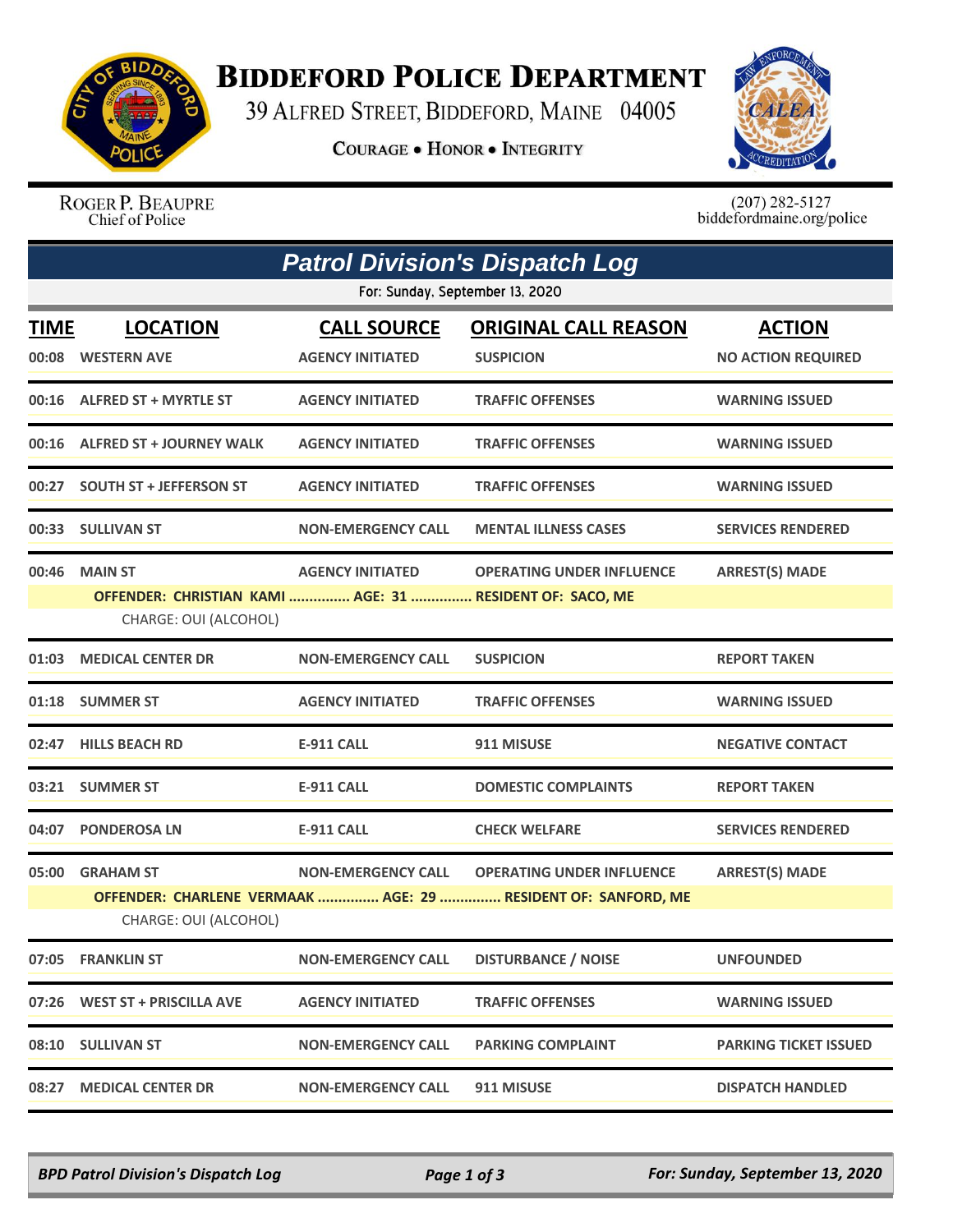| <b>TIME</b> | <b>LOCATION</b><br>08:35 BACON ST | <b>CALL SOURCE</b><br><b>NON-EMERGENCY CALL</b> | <b>ORIGINAL CALL REASON</b><br><b>PARKING COMPLAINT</b> | <b>ACTION</b><br><b>VEHICLE TOWED</b> |
|-------------|-----------------------------------|-------------------------------------------------|---------------------------------------------------------|---------------------------------------|
|             | 08:38 MAIN ST                     | <b>E-911 CALL</b>                               | 911 MISUSE                                              | <b>DISPATCH HANDLED</b>               |
|             | 08:44 GOVE ST                     | <b>AGENCY INITIATED</b>                         | <b>PAPERWORK</b>                                        | <b>PAPERWORK NOT SERVED</b>           |
|             | 08:52 PIERSONS LN                 | <b>NON-EMERGENCY CALL</b>                       | <b>JUVENILE OFFENSES</b>                                | <b>SERVICES RENDERED</b>              |
|             | 09:02 ELM ST                      | <b>AGENCY INITIATED</b>                         | <b>PAPERWORK</b>                                        | <b>PAPERWORK NOT SERVED</b>           |
|             | 09:10 POOL ST + DECARY RD         | <b>AGENCY INITIATED</b>                         | <b>TRAFFIC OFFENSES</b>                                 | <b>VSAC ISSUED</b>                    |
|             | 09:50 BOULDER WAY                 | <b>E-911 CALL</b>                               | <b>SUSPICION</b>                                        | <b>SERVICES RENDERED</b>              |
|             | 11:07 HILL ST                     | <b>NON-EMERGENCY CALL</b>                       | <b>DOMESTIC COMPLAINTS</b>                              | <b>REPORT TAKEN</b>                   |
|             | 11:34 MAIN ST                     | <b>NON-EMERGENCY CALL</b>                       | <b>CRIM THREAT / TERRORIZING</b>                        | <b>NO ACTION REQUIRED</b>             |
| 11:46       | <b>GREEN ST</b>                   | <b>E-911 CALL</b>                               | 911 MISUSE                                              | <b>NEGATIVE CONTACT</b>               |
|             | 11:58 BARRA RD                    | <b>NON-EMERGENCY CALL</b>                       | <b>TRESPASSING</b>                                      | <b>SERVICES RENDERED</b>              |
|             | 12:00 ELM ST                      | <b>E-911 CALL</b>                               | <b>CIVIL COMPLAINT</b>                                  | <b>CIVIL COMPLAINT</b>                |
|             | 12:04 ANDREWS RD                  | <b>WALK-IN AT STATION</b>                       | 911 MISUSE                                              | <b>DISPATCH HANDLED</b>               |
|             | 12:35 MISTY MEADOWS DR            | <b>NON-EMERGENCY CALL</b>                       | <b>CHECK WELFARE</b>                                    | <b>SERVICES RENDERED</b>              |
| 13:54       | <b>ROCKY WAY</b>                  | <b>E-911 CALL</b>                               | 911 MISUSE                                              | <b>DISPATCH HANDLED</b>               |
|             | 14:07 ALFRED ST                   | <b>E-911 CALL</b>                               | <b>CHECK WELFARE</b>                                    | <b>SERVICES RENDERED</b>              |
|             | 14:22 MAIN ST                     | E-911 CALL                                      | <b>DRUNKENNESS</b>                                      | <b>REPORT TAKEN</b>                   |
|             | 14:27 GODBOUT WAY                 | <b>NON-EMERGENCY CALL</b>                       | <b>ANIMAL COMPLAINT</b>                                 | <b>SERVICES RENDERED</b>              |
|             | 14:48 ALFRED ST                   | <b>NON-EMERGENCY CALL</b>                       | <b>DISTURBANCE / NOISE</b>                              | <b>NEGATIVE CONTACT</b>               |
|             | 15:15 ALFRED ST                   | <b>NON-EMERGENCY CALL</b>                       | <b>ARTICLES LOST/FOUND</b>                              | <b>SERVICES RENDERED</b>              |
|             | 15:28 WEST ST                     | <b>NON-EMERGENCY CALL</b>                       | <b>MENTAL ILLNESS CASES</b>                             | <b>SERVICES RENDERED</b>              |
|             | 15:28 PROSPECT ST                 | <b>NON-EMERGENCY CALL</b>                       | <b>SUSPICION</b>                                        | <b>SERVICES RENDERED</b>              |
|             | 15:54 STATE ST                    | <b>NON-EMERGENCY CALL</b>                       | <b>WARRANT ARREST</b>                                   | <b>NEGATIVE CONTACT</b>               |
|             | 16:05 BEACH AVE                   | <b>NON-EMERGENCY CALL</b>                       | <b>ANIMAL COMPLAINT</b>                                 | <b>REFERRED OTHER AGENCY</b>          |
|             | 17:33 EMERY ST + BACON ST         | <b>NON-EMERGENCY CALL</b>                       | <b>BURGLARY OF A MOTOR VEHICLE</b>                      | <b>REPORT TAKEN</b>                   |

*BPD Patrol Division's Dispatch Log Page 2 of 3 For: Sunday, September 13, 2020*